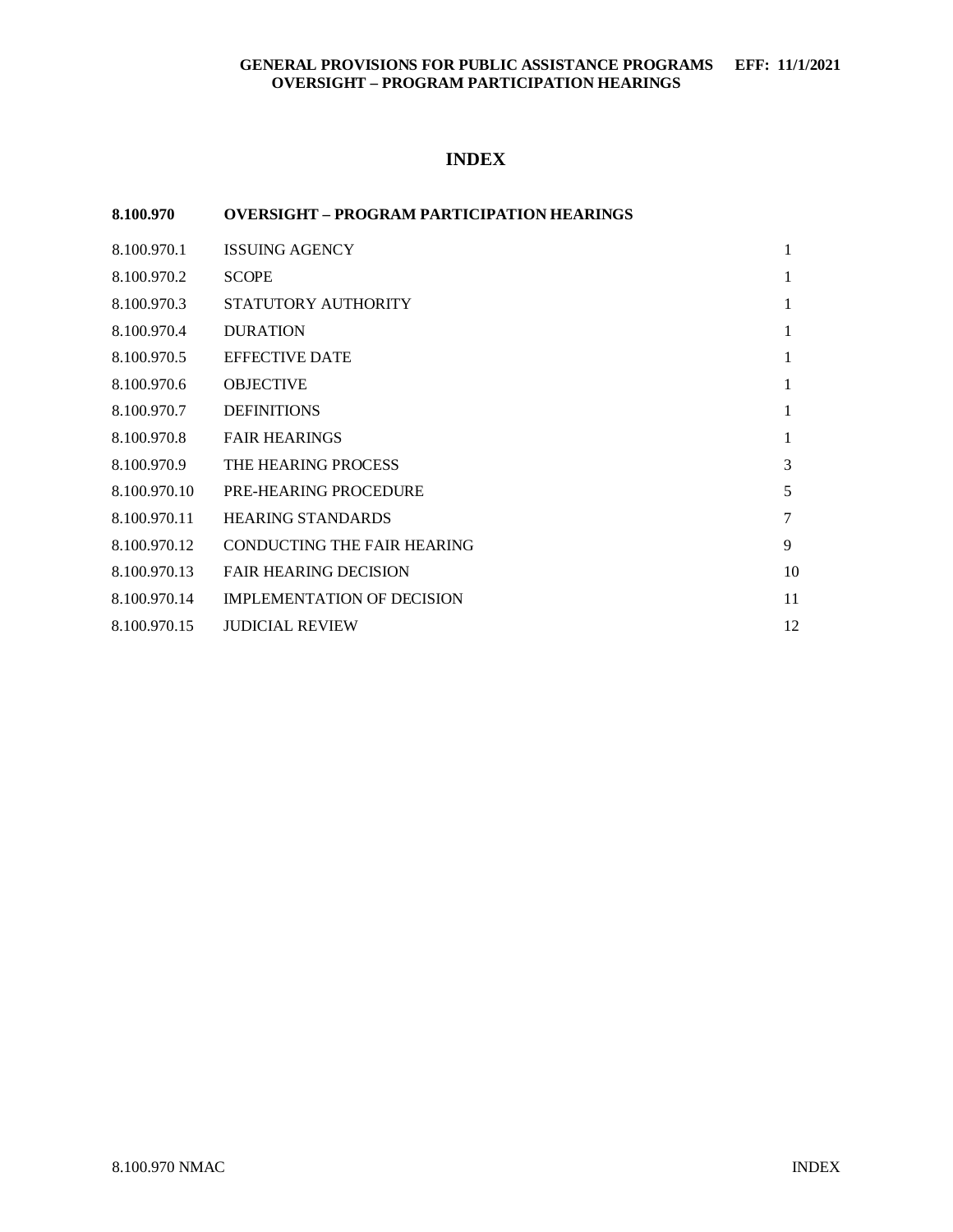**TITLE 8 SOCIAL SERVICES**

#### **CHAPTER 100 GENERAL PROVISIONS FOR PUBLIC ASSISTANCE PROGRAMS PART 970 OVERSIGHT - PROGRAM PARTICIPATION HEARINGS**

<span id="page-1-0"></span>**8.100.970.1 ISSUING AGENCY:** New Mexico Human Services Department. [8.100.970.1 NMAC - Rp, 8.100.970.1 NMAC, 11/27/2013]

<span id="page-1-1"></span>**8.100.970.2 SCOPE:** The rule applies to the general public. [8.100.970.2 NMAC - Rp, 8.100.970.2 NMAC, 11/27/2013]

#### <span id="page-1-2"></span>**8.100.970.3 STATUTORY AUTHORITY:**

**A.** Section 27 NMSA 1978 (1992 Repl.) provides for the department to "...adopt, amend and repeal bylaws, rules and regulations..." It also provides for administration of public assistance programs.

**B.** The income support division (ISD) of the human services department (HSD) was created by the HSD secretary under authority granted by Paragraph (3) of Subsection B of Section 9-8-6 NMSA 1978.

**C.** The New Mexico health insurance exchange (NMHIX) was established by Section 59A-23F-1 of NMSA 1978 *et al*. Pursuant to 45 CFR 155.505(c) and 155.510(a), NMHIX has designated to the New Mexico human services department the authority to conduct fair hearings of NMHIX eligibility appeals pursuant to 45 CFR 155 Subpart F.

[8.100.970.3 NMAC - Rp, 8.100.970.3 NMAC, 11/27/2013, A/E, 11/1/2021]

#### <span id="page-1-3"></span>**8.100.970.4 DURATION:** Permanent.

[8.100.970.4 NMAC - Rp, 8.100.970.4 NMAC, 11/27/2013]

<span id="page-1-4"></span>**8.100.970.5 EFFECTIVE DATE:** November 27, 2013, unless a later date is cited at the end of a section. [8.100.970.5 NMAC - Rp, 8.100.970.5 NMAC, 11/27/2013]

<span id="page-1-5"></span>**8.100.970.6 OBJECTIVE:** The objective of these regulations is to provide general policy and procedures for the public assistance programs administered by the department, as well as policy and procedures for the department to conduct hearings for claimants of adverse actions by NMHIX.

[8.100.970.6 NMAC - Rp, 8.100.970.6 NMAC, 11/27/2013; A/E, 11/1/2021]

#### <span id="page-1-6"></span>**8.100.970.7 DEFINITIONS:**

**A. Agency review conference (ARC):** means an optional conference offered by the department to households adversely affected by a department action that is normally held prior to a fair hearing. An ARC may be attended by all parties responsible for and affected by the adverse action taken by the department, including but not limited to, the ISD field office staff, the child support enforcement division (CSED), a New Mexico works (NMW) representative and the household or its authorized representative for the purpose of informally resolving the dispute. The ARC is optional and shall in no way delay or replace the fair hearing process. This subsection does not apply to appeals of adverse actions by NMHIX.

**B. Authorized representative:** means an individual designated by a household to represent and act on its behalf during the fair hearing process. The household must provide formal documentation authorizing the named individual(s) to access the identified case information for a specified purpose and time frame. An authorized representative may be an attorney representing a person or household, a person acting under the authority of a valid power of attorney, a guardian ad litem, or any other individual(s) designated by the household.<br> **C.** Claimant or Appellant: means the household requesting a fair hearing that

**C. Claimant or Appellant:** means the household requesting a fair hearing that is claiming to be adversely affected by an action(s) taken by the department or NMHIX.

**D. Informal resolution process:** means an opportunity for informal resolution between NMHIX and a household adversely affected by an NMHIX action in accordance with the requirements of 45 CFR section 155.535(a). The informal resolution process happens prior to a fair hearing. The appellant's right to a hearing is preserved in any case in which the appellant remains dissatisfied with the outcome of the informal resolution process. If the appeal does not advance to a hearing, the informal resolution is final and binding. [8.100.970.7 NMAC - N, 11/27/2013; A/E, 11/1/2021]

#### <span id="page-1-7"></span>**8.100.970.8 FAIR HEARINGS:**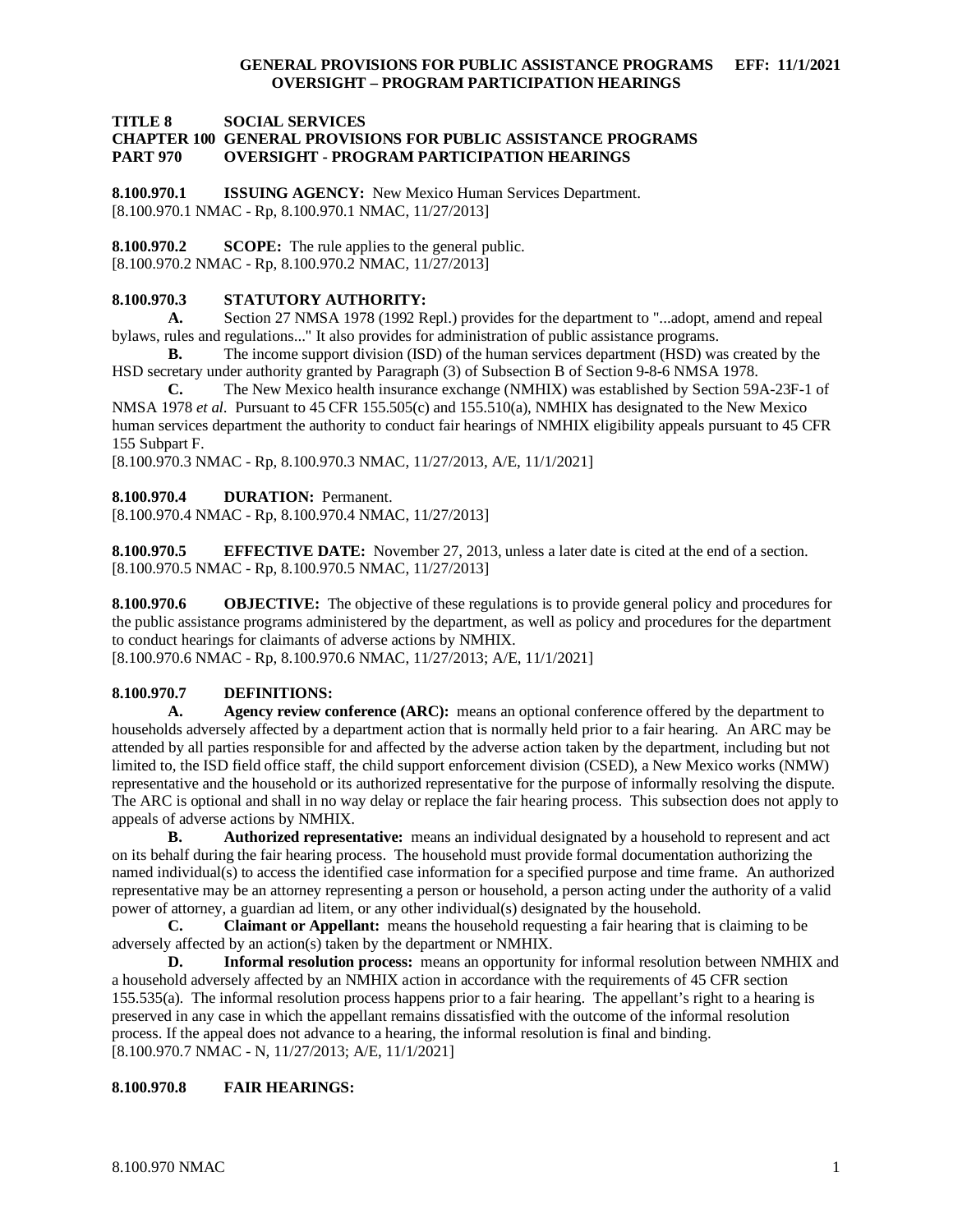**A.** A household aggrieved by an adverse action taken by the department or NMHIX that affects the participation of the household in a department administered public assistance program or in the New Mexico health insurance exchange, if applicable, may appeal the department's or NMHIX's decision by requesting a fair hearing in accordance with federal and state laws and regulations.

**(1)** Medicaid recipients wanting to request a fair hearing due to termination, modification, reduction or suspension of services must do so in accordance with any applicable federal and state laws and regulations, including 8.200.430.12 NMAC and 8.352 NMAC, et seq.

**(2)** Fair hearings related to adverse actions by NMHIX shall be held in accordance with any applicable federal and state laws and regulations, including those set forth in 45 CFR 155 Subpart F.

**B.** A household may designate an authorized representative to request a hearing on its behalf and to represent them during the fair hearing process. The claimant or his or her authorized representative must complete a request for access to a case record each time he or she wishes to have access to the record outside what is provided to the claimant in the summary of evidence (SOE). If the claimant wishes to have his or her authorized representative review the record in his or her absence, the claimant must provide formal documentation authorizing the named individual(s) to access the identified case information for a specified purpose and time frame.

- **C. Hearing rights:** Each household has the right to request a fair hearing and:
	- **(1)** to be advised of the nature and availability of a fair hearing and an ARC, if applicable;
	- **(2)** to be represented by counsel or other authorized representative of the claimant's choice;

**(3)** to receive reasonable assistance in completing procedures necessary to request a fair

hearing; and

**(4)** to receive a copy of the SOE and any document contained in the claimant's case record in order to prepare for the fair hearing in accordance with Subsection B of 8.100.970.8 NMAC; the department shall forward the SOE and any other document(s) submitted to the fair hearings bureau for admission into the fair hearing record to the claimant's authorized representative once the department or NMHIX becomes aware that an authorized representative has been designated by the claimant;

**(5)** to have a fair hearing that safeguards the claimant's opportunity to present a case;

**(6)** where applicable/for non-NMHIX matters, to elect to continue to receive the current level of benefit, provided the request for hearing is received by the department before the close of business of the [thirteenth (13th)] 13th day immediately following the date of the notice of adverse action; a claimant that elects to continue to receive the same level of benefit pending the fair hearing decision shall be informed that a hearing decision in favor of the department may result in an overpayment of benefits and a requirement that the household repay the benefits; a claimant may waive a continuation of benefits pending the outcome of the fair hearing;

**(7)** in matters involving NMHIX, to be considered eligible while an appeal is pending, in accordance with the provisions of 45 CFR section 155.525;

**(8)** to have prompt notice and implementation of the final fair hearing decision; and to be advised that judicial review may be invoked to the extent such review is ave

**(9)** to be advised that judicial review may be invoked to the extent such review is available under state or federal law; and

**(10)** in matters involving NMHIX, to be advised that a second-tier appeal to the United States department of health and human services is available.

**D.** The department and NMHIX will neither provide representation for, nor pay for any costs incurred by a claimant or the authorized representative in preparation for, or attendance at an ARC, fair hearings or judicial appeals.

## **E. Notice of rights:**

**(1)** At the time of application for assistance, the department shall inform each applicant of the applicant's right to request a fair hearing if the applicant disagrees with an action taken by the department. In matters involving NMHIX, NMHIX shall provide notice of appeal rights and appeal procedures, including the right to request a fair hearing, at the time that the applicant submits an application and the notice of eligibility determination is sent under 45 CFR section  $155.310(g)$ ,  $155.330(e)(1)(ii)$ ,  $155.335(h)(1)(ii)$ , and  $155.610(i)$ . The applicant may choose to receive the notice by mail or in electronic format.

**(2)** The notice shall inform the applicant of the procedure by which a fair hearing may be requested and that the claimant's case may be presented by the claimant or an authorized representative.

**(3)** The department shall remind the household of its right to request a fair hearing any time the household expresses disagreement with an action taken on its case by the department.

**(4)** Each county office shall post a notice of the right to request a fair hearing and an ARC, and a copy shall be given, upon request, to any person that has requested a hearing.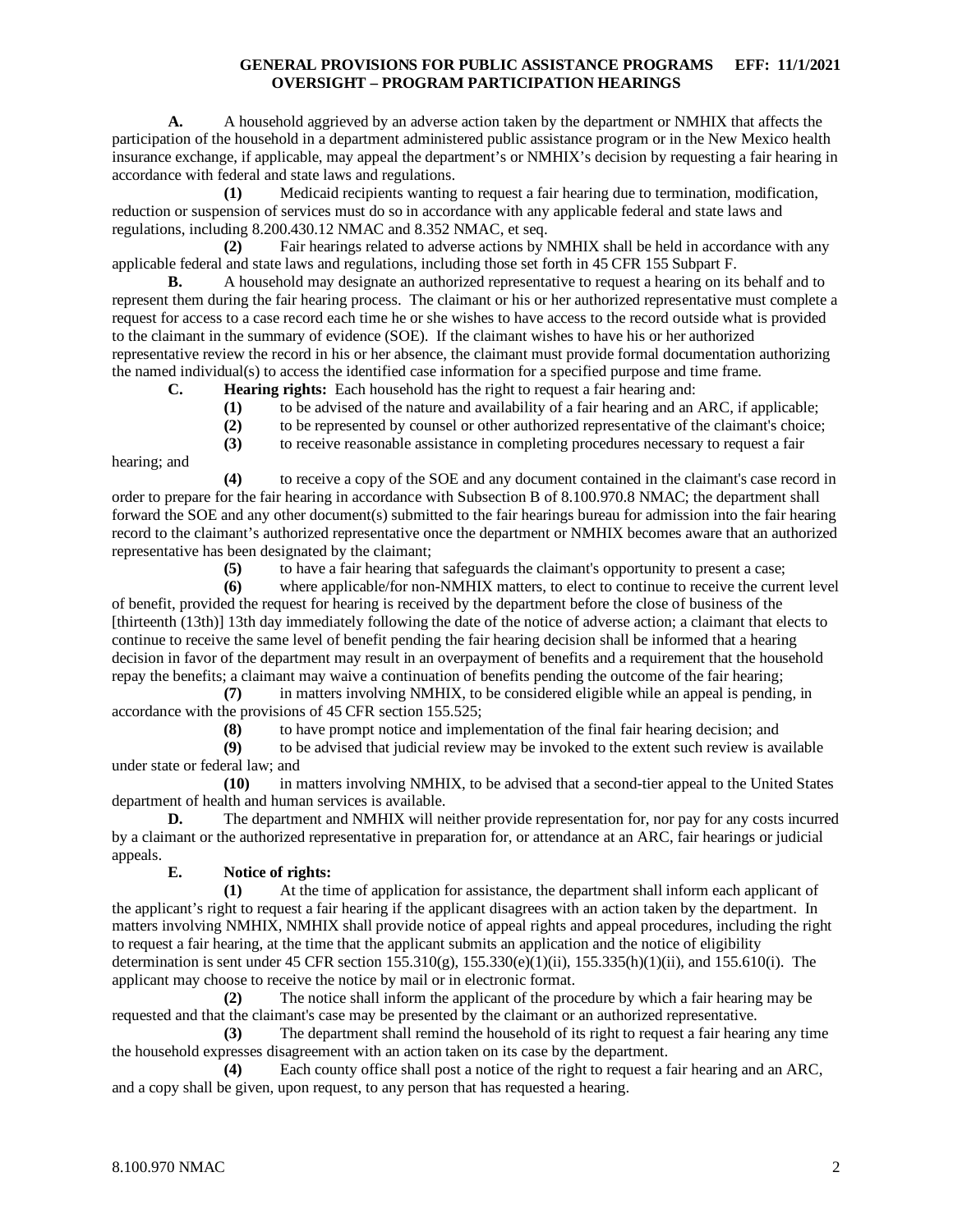**(5)** Each notice provided to a claimant pursuant to this section shall include a statement that free legal assistance, by an individual or organization outside of the department, may be available to assist with the fair hearing process.

**(6)** A claimant may request special accommodations for a disability or a language or speech interpreter be available during [a] an informal resolution process, a fair hearing or ARC. An interpreter or special accommodations shall be provided by the department or NMHIX, as applicable, at no cost to the claimant. A request for a language interpreter, a speech interpreter or other disability accommodation must be made within [ten (10)] 10 days of the date of the fair hearing. If an interpreter or disability accommodations are not requested timely, the claimant can request postponement of the hearing in accordance with Subsection B of 8.100.970.10 NMAC.

**F. Special provisions pertaining to mass changes:** Special provisions apply in situations involving mass changes. These provisions are contained at 8.100.180.12 and 15 NMAC, 8.139.120.13 NMAC, 8.139.500.8 and 9 NMAC, 8.106.630.10 and 11 NMAC, 8.102.501.9 NMAC and 8.102.630.10 NMAC.

**G. Continuing benefit for cash assistance:** If a claimant who is a cash assistance recipient requests a fair hearing before the close of business of the 13th day immediately following the date of the notice of adverse action, the claimant may elect to waive or continue receiving the same amount of cash assistance and services issued immediately prior to the notice of adverse action until a final decision is issued. If there is no indication that the claimant has waived a continuation of benefits, the department will assume a continuation of benefits is desired. The household is required to comply with the reporting and renewal provisions at 8.102.120 NMAC and 8.106.120 NMAC. Cash assistance recipients are to continue compliance with the NMW compliance requirements at 8.102.460 NMAC.

**H. Continuing SNAP benefits:** If a claimant who is a SNAP recipient requests a fair hearing before the close of business of the 13th day immediately following the date of the notice of adverse action, the claimant may elect to waive or continue receiving the same amount of SNAP benefits issued immediately prior to the adverse action until a final decision is issued. If there is no indication that the claimant has waived a continuation of benefits, the department will assume a continuation of benefits is desired. The claimant is required to comply with the reporting and renewal provisions at 8.139.120 NMAC.

**I. Continuing eligibility for a medical assistance program:** If a claimant who is a recipient of a medical assistance program requests a fair hearing before the close of business of the 13th day immediately following the date of the notice of adverse action, the claimant may elect to waive or continue receiving the same medical assistance benefit issued immediately prior to the adverse action until a final decision is issued. If there is no indication that the claimant has waived a continuation of benefits, the department will assume a continuation of benefits is desired. If the hearing is regarding the termination, modification, reduction or suspension of medical assistance program services, a continuation of services is governed by all applicable federal and state laws and regulations, including 8.352 NMAC, et seq.

**J. Continuing eligibility in cases involving NMHIX:** In matters involving NMHIX, eligibility pending appeal is governed by the provisions of 45 CFR section 155.525. [8.100.970.8 NMAC - Rp, 8.100.970.8 NMAC, 11/27/2013; A/E, 11/1/2021]

#### <span id="page-3-0"></span>**8.100.970.9 THE HEARING PROCESS:**

#### **A. Initiation of the hearing process:**

**(1)** A request for a fair hearing can be made by the claimant or an authorized representative orally or in writing.

**(2)** If a claimant requests a fair hearing orally, the department shall take such actions as are necessary to initiate the fair hearing process.

**(3)** The fair hearings bureau shall promptly send written acknowledgement to the claimant and the authorized representative upon its receipt of a written or oral hearing request.

**B. Time limits:**

**(1)** A household or its authorized representative shall request a fair hearing no later than close of business on the 90th day following the date of the notice of adverse action. If the 90th day falls on a weekend, holiday or other day the department is closed, a request received the next business day will be considered timely.

**(2)** The department shall assure that the fair hearing is conducted, a fair hearing decision is reached and the claimant and the authorized representative are notified of the decision within the specified program time limit set forth below, except in instances where the time limit may be extended pursuant to Subsection B of 8.100.970.10 NMAC or Subsection G of 8.100.970.12 NMAC.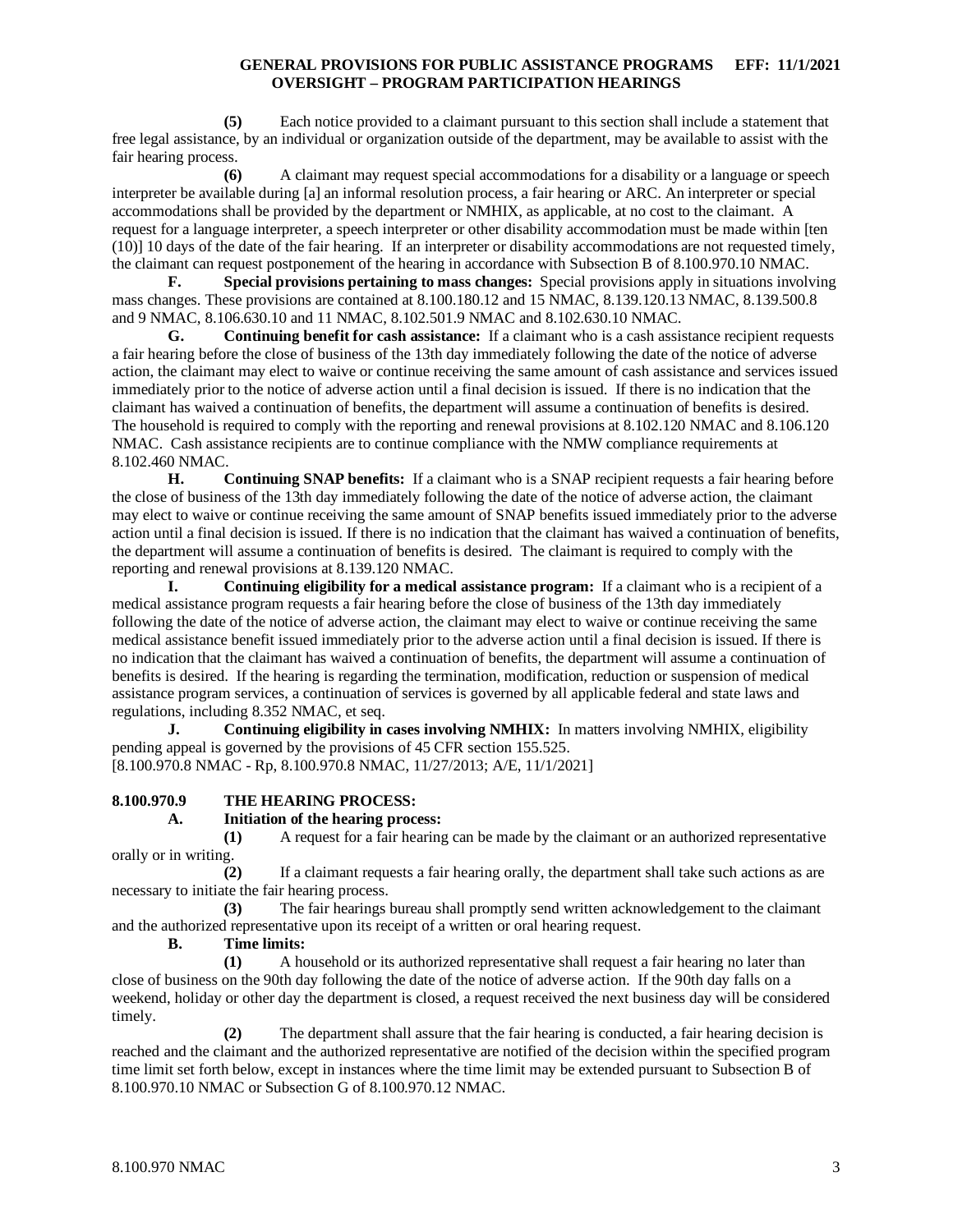**(a) SNAP program:** The final fair hearing decision shall be issued to the claimant and the authorized representative within 60 days from the date the department receives the hearing request unless extended pursuant to Subsection B of 8.100.970.10 NMAC or Subsection G of 8.100.970.12 NMAC.

**(b) Cash assistance programs:** The final fair hearing decision shall be issued to the claimant and the authorized representative within 90 days from the date that the department receives the hearing request unless extended pursuant to Subsection B of 8.100.970.10 NMAC or Subsection G of 8.100.970.12 NMAC.

**(c) LIHEAP:** The final fair hearing decision shall be issued to the claimant and the authorized representative within 60 days from the date that the department receives the hearing request unless extended pursuant to Subsection B of 8.100.970.10 NMAC or Subsection G of 8.100.970.12 NMAC.

**(d) Medical assistance programs:** The final fair hearing decision shall be issued to the claimant and the authorized representative within 90 days from the date that the department receives the hearing request unless extended pursuant to Subsection B of 8.100.970.10 NMAC or Subsection G of 8.100.970.12 NMAC. Fair hearing decisions regarding the termination, modification, reduction or suspension of services is governed by all applicable federal and state laws and regulations, including 8.352 NMAC, et seq.

**(e) NMHIX matters:** The final fair hearing decision shall be issued to the claimant and the authorized representative within 90 days from the date of the appeal request. Fair hearing decisions regarding adverse actions by NMHIX are governed by all applicable federal and state laws and regulations, including 45 CFR 155 Subpart F. In the case of an appeal request submitted under 45 CFR 155.540 that the department determines meets the criteria for an expedited appeal, the department must issue the notice fair hearing decision notice as expeditiously as reasonably possible.

**C. Jurisdiction of the fair hearings bureau:**

**(1)** An applicant for, or recipient of, a department administered public assistance program may request a fair hearing, and the department's fair hearings bureau shall have jurisdiction over the matter, if:

**(a)** an application for benefits or services is denied in whole or in part, or not processed timely;

**(b)** assistance or services are reduced, modified, terminated, suspended or not provided, or the form of payment is changed;

**(c)** a good cause request for not participating in the work program or CSED is denied in whole or in part;

**(d)** the department refuses or fails to approve a work program participation plan, or the supportive services related to it, that have been developed by a participant; or

**(e)** the claimant is aggrieved by any other action affecting benefit level or participation in an assistance program administered by HSD.

**(2)** An applicant for, or enrollee in, health insurance coverage or insurance affordability programs through the New Mexico health insurance exchange may request a fair hearing, and the department's fair hearings bureau shall have jurisdiction over the matter, if the applicant or enrollee is appealing:

**(a)** An eligibility determination made in accordance with 45 CFR Subpart D,

**(i)** an initial determination of eligibility, including the amount of advance payments of the premium tax credit and level of cost-sharing reductions, made in accordance with the standards in 45 CFR section 155.305(a) through (h); and

**(ii)** a redetermination of eligibility, including the amount of advance payments of the premium tax credit and level of cost-sharing reductions, made in accordance with 45 CFR section 155.330 and 155.335;

**(iii)** a determination of eligibility for an enrollment period, made in accordance with 45 CFR section 155.305(b); and

**(b)** A failure by NMHIX to provide timely notice of an eligibility determination in accordance with 45 CFR section  $155.310(g)$ , 45 CFR section  $155.330(e)(1)(ii)$ , 45 CFR section  $155.335(h)(1)(ii)$ , or 45 CFR section 155.610(i).

**(3)** Fair hearing requests submitted to the local county office shall be immediately forwarded to the fair hearings bureau for scheduling. The fair hearings bureau shall promptly inform the applicable local county office upon its receipt of a written or oral fair hearing request submitted directly to the fair hearings bureau to ensure timely scheduling of an ARC.

**D. Denial or dismissal of request for hearing:** The fair hearings bureau shall deny or dismiss, as applicable, a request for a fair hearing when:

including: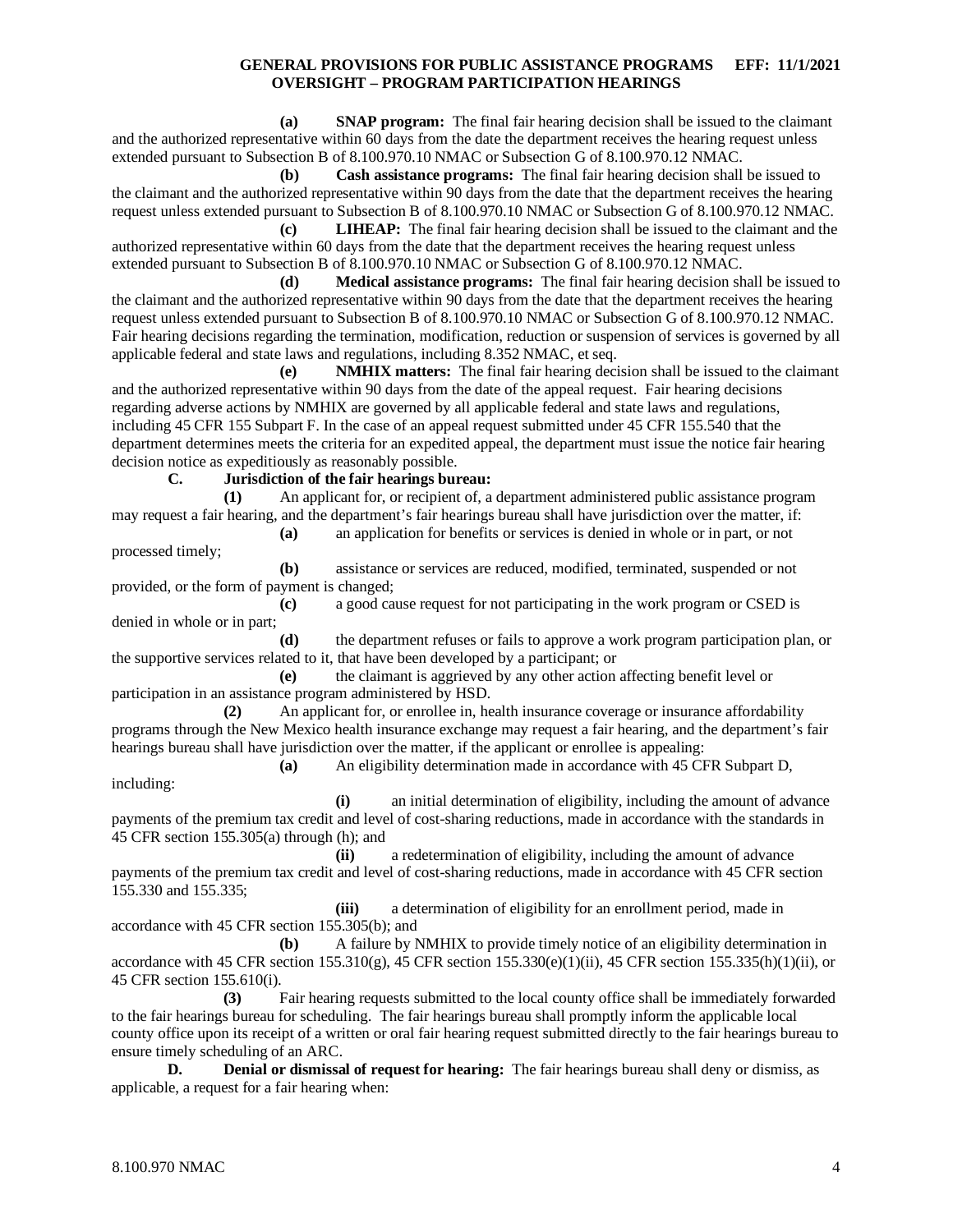**(1)** the request is not received by the close of business on the [ninetieth (90th)] 90th day following the date of the notice of adverse action; in instances where the fair hearings bureau schedules a hearing prior to becoming aware of the lateness of the fair hearing request, the fair hearings bureau shall, upon learning of the late request, promptly dismiss the matter and provide notice thereof to all parties;

**(2)** the request for a fair hearing is withdrawn or canceled, either orally or in writing, by the claimant or claimant's authorized representative; if withdrawn orally, the claimant and the authorized representative shall be provided written verification of the withdrawal and given 10 calendar days from the date of the notification to request reinstatement of the hearing;

**(3)** the sole issue presented concerns a federal or state law requiring an adjustment of assistance for all or certain classes of clients, including but not necessarily limited to a reduction, suspension or cancellation of benefits, unless the reason for the hearing request involves alleged error in the computation of benefits (e.g. mass changes);

- **(4)** the claimant fails to appear, without good cause, at a scheduled fair hearing;
- **(5)** the same issue has already been appealed and a hearing decision made;

**(6**) there is no adverse action or delay of benefits or services for which a fair hearing may be requested; or

**(7)** the issue is one that the fair hearings bureau does not have jurisdiction as provided by federal or state laws and regulations.

**(8)** Requests for fair hearings for medical assistance cases involving the termination, modification, reduction or suspension of services are governed by all applicable federal and state laws and regulations, including 8.352 NMAC, et seq.

- **(9)** In matters involving NMHIX, an appeal will be dismissed if the appellant:
	- **(a)** withdraws the appeal request in writing or orally;
	- **(b)** fails to appear at a scheduled hearing without good cause;
	- **(c)** fails to submit a valid appeal request as specified in section 155.520(a)(4); or

**(d)** dies while the appeal is pending, except if the executor, administrator, or other

duly authorized representative of the estate requests to continue the appeal.

#### **E. Good cause for failing to appear:**

**(1)** If the claimant or the claimant's authorized representative fails to appear for a fair hearing at the scheduled time and place, the claimant's appeal will be considered abandoned and the fair hearings bureau shall dismiss the matter, unless the claimant or authorized representative presents good cause. A claimant or authorized representative may present good cause for failing to appear to the scheduled fair hearing at any time no later than close of business on the 10th calendar day immediately following the scheduled hearing date. If the 10th calendar day falls on a weekend, holiday or other day that the department is closed, a request received the next business day will be considered timely. If good cause is submitted timely and permitted, the fair hearings bureau shall reschedule the hearing or, where appropriate, reinstate a matter previously dismissed.

**(2)** If the department fails to appear due to circumstances beyond its control, the department may present good cause within 10 calendar days after the scheduled hearing. If good cause is submitted timely and permitted, the fair hearings bureau shall reschedule the fair hearing.

**(3)** Good cause includes, but is not limited to, a death in the family, disabling personal illness, or other significant emergencies. At the discretion of the hearing officer, other exceptional circumstances may be considered good cause.

[8.100.970.9 NMAC - Rp, 8.100.970.9 NMAC, 11/27/2013; A/E, 11/1/2021]

# <span id="page-5-0"></span>**8.100.970.10 PRE-HEARING PROCEDURE**

**A. Notice of hearing:** Unless the claimant or authorized representative requests an expedited scheduling of a fair hearing, the fair hearings bureau shall provide written notice of the scheduling of a fair hearing to all parties not less than 10 calendar days prior to date of the fair hearing, or not less than 15 calendar days prior to the date of the fair hearing if the hearing involves an adverse action by the New Mexico health insurance exchange (NMHIX). The notice of hearing shall include:

- **(1)** the date, time and place of the hearing;
- **(2)** the name, address and phone number of the hearing officer;

**(3**) information regarding the fair hearing process and the procedures to be followed by the

respective parties;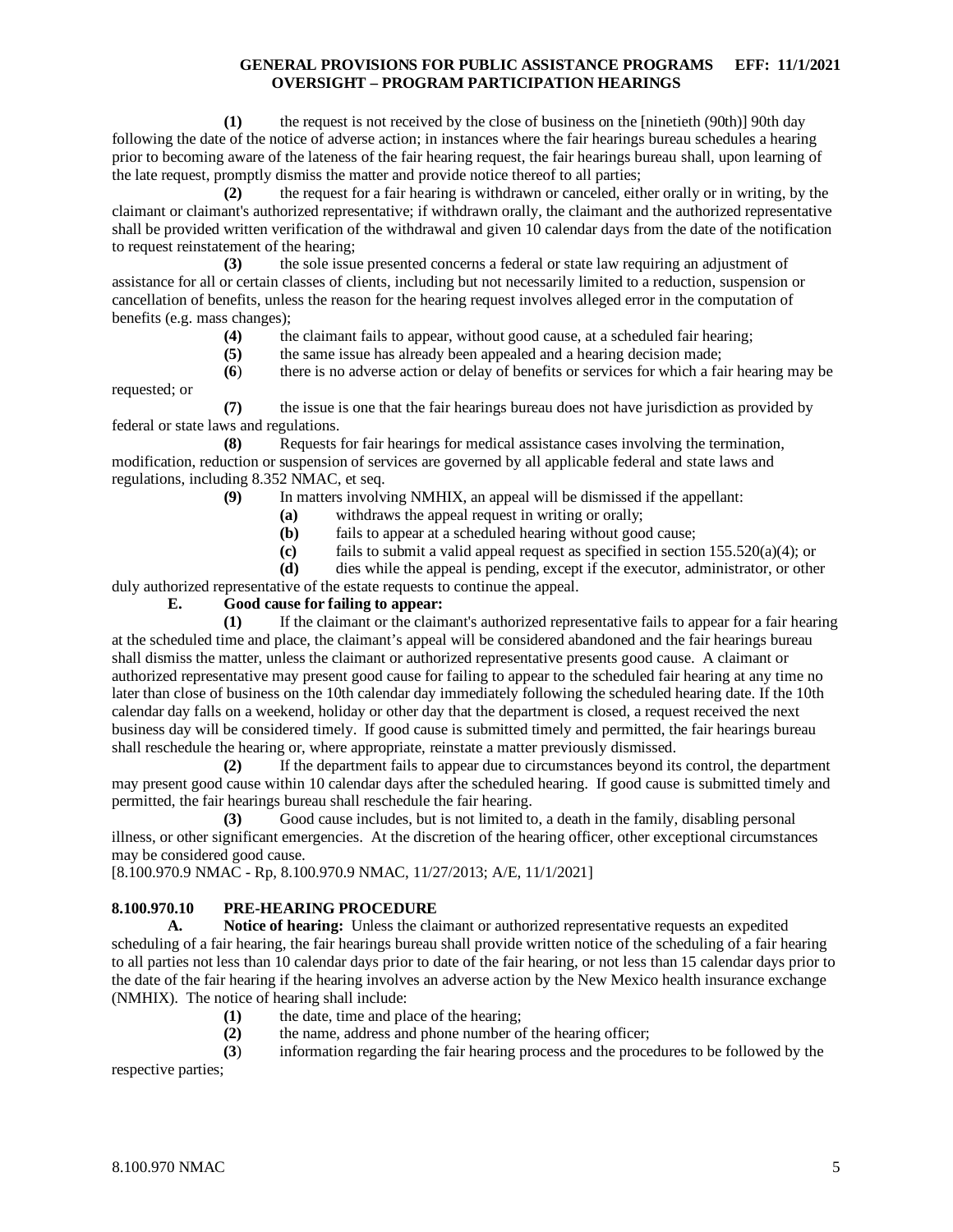**(4)** the right of the claimant and the authorized representative to receive a copy of the SOE and any document, not specifically prohibited by federal and state law and regulation, contained in the claimant's case record in order to prepare for the fair hearing in accordance with Subsection B of 8.100.970.8 NMAC;

**(5)** notice that the appeal will be dismissed if the claimant or the authorized representative fails to appear without good cause;

**(6)** information about resources in the community that may provide free legal assistance with the fair hearing process; and

**(7)** notice that the department will not pay for any costs of the claimant or authorized representative, including legal counsel, that are incurred in the preparation for, or attendance at, an ARC, fair hearing or judicial appeal.

**B. Postponement:** A claimant or authorized representative is entitled to, and the fair hearings bureau shall grant, at least one postponement of a scheduled fair hearing. The department may request and be approved for one postponement at the discretion of the fair hearings bureau due to the unavailability of any department witness to appear at the scheduled fair hearing. Requests for more than one postponement are considered at the discretion of the fair hearings bureau, on a case-by-case basis. A request for postponement must be submitted not less than one business day prior to the scheduled fair hearing, unless otherwise allowed by the fair hearings bureau, and is subject to the following limitations:

**(1) SNAP and LIHEAP cases:** A postponement may not exceed 30 days and the time limit for action on the decision is extended for as many days as the fair hearing is postponed.

**(2) Cash assistance cases:** The fair hearing may be postponed, but must be rescheduled to assure a final decision is made no more than 90 days from the date of the request for fair hearing.

**(3) Medical assistance cases:** The fair hearing may be postponed, but must be rescheduled to assure a final decision is made no more than 90 days from the date of the request for fair hearing. Fair hearings for medical assistance cases involving the termination, modification, reduction or suspension of services are governed by all applicable federal and state laws and regulations, including 8.352 NMAC, et seq.

**(4) NMHIX cases:** The fair hearing may be postponed but must be rescheduled to assure a final decision is made not more than 90 days from the date of the appeal request.

**(5)** The fair hearings bureau shall issue notice of the rescheduling of a postponed fair hearing not less than 10 calendar days before the rescheduled date, unless oral agreements are obtained from all parties to reschedule the fair hearing with less notice in an effort to meet the required timeframes. Documentation of the oral agreement shall be maintained in the fair hearing record.

#### **C. Expedited hearing:**

**(1) SNAP cases:** Hearing requests from SNAP households, such as migrant farm workers that plan to move out of the state before the hearing decision would normally be made should be scheduled on an expedited basis.

**(2) NMHIX cases:** an appellant may request an expedited appeals process where there is an immediate need for health services because a standard appeal could jeopardize the appellant's life, health, or ability to attain, maintain, or regain maximum function. If the request for an expedited appeal is denied, the appeal request must be handled under the standard process and the appellant must be promptly informed of the denial, through electronic or oral notification, if possible. If notification is oral, the appeals entity must follow up with the appellant by written notice. Written notice of the denial must include:

**(a)** the reason for the denial;<br>**(b)** an explanation that the ap

an explanation that the appeal request will be transferred to the standard process;

and

**(c)** an explanation of the appellant's rights under the standard process.

**D. Group hearings:** A hearing officer may respond to a series of individual requests for hearings by conducting a single group hearing. Group hearing procedures apply only to cases in which individual issues of fact are not disputed and where related issues of state or federal law, regulation or policy are the sole issues being raised. In all group hearings, the regulations governing individual hearings are followed. Each individual claimant is permitted to present the claimant's own case or to be represented by an authorized representative. If a group hearing is scheduled, any individual claimant may withdraw from the group hearing and request an individual hearing. The confidentiality of client records is to be maintained in accordance with federal and state laws and regulations.

**E. Agency review conference (ARC):** Except in matters involving NMHIX, the department and the claimant are encouraged to meet for an ARC before the scheduled fair hearing to discuss the department's action(s) that the claimant has appealed. The ARC is optional and does not delay or replace the fair hearing process. An ARC will be held within 10 calendar days from the date of the fair hearing request. If the claimant submits a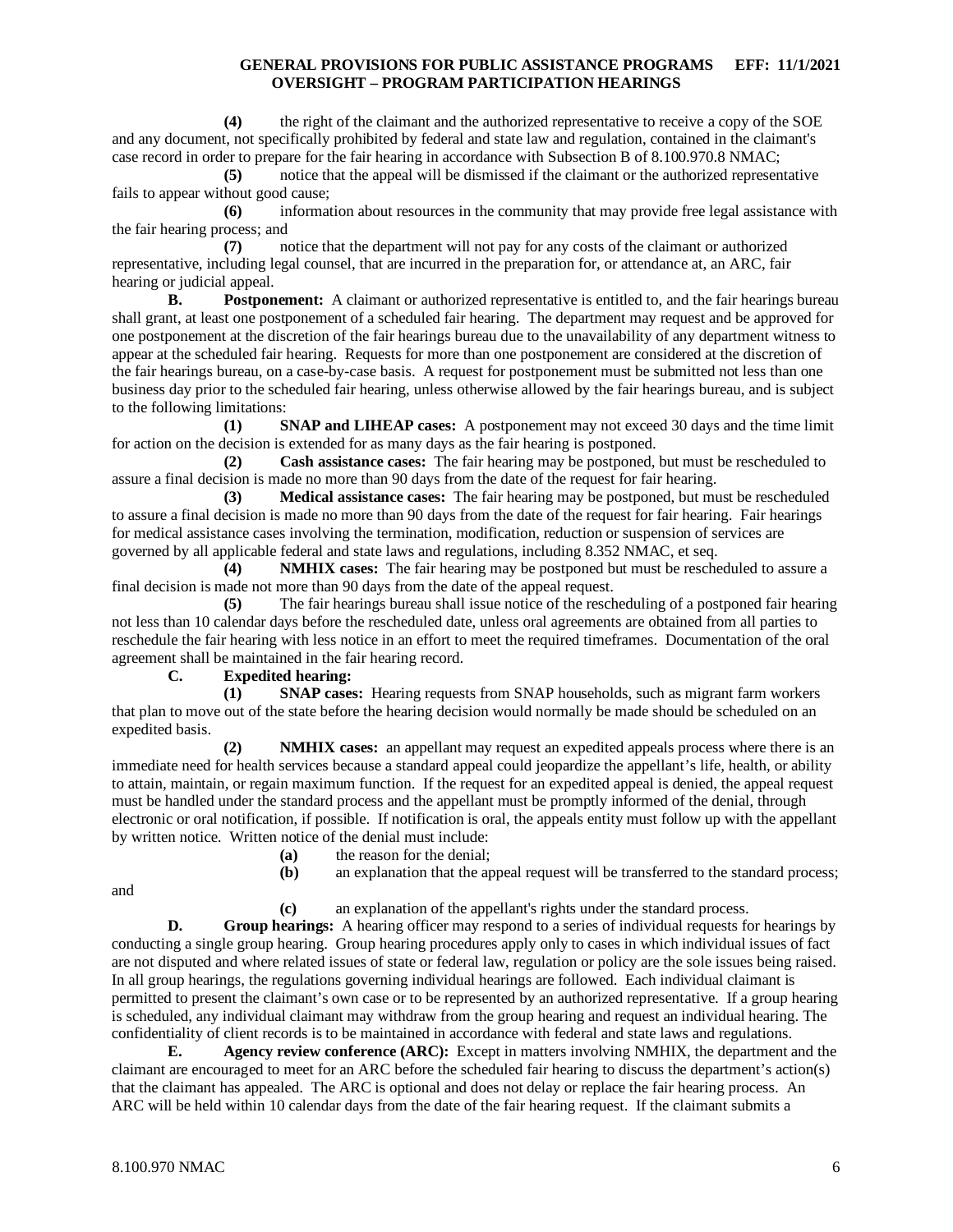hearing request to the field office, in person or by telephone, the ARC may, at the claimant's option, be conducted at that time. An appeal may not be dismissed by the department for failure of the claimant or authorized representative to appear at a scheduled ARC.

**(1)** The department shall send a written notice of the scheduled ARC to the claimant and authorized representative. The claimant may choose to receive the notice by mail or in electronic format.

**(2)** An ARC may be attended by all parties responsible for and affected by the adverse action taken by the department, including but not limited to, the ISD field office staff, the CSED, a NMW representative and the claimant or its authorized representative.

**(3)** The purpose of the ARC is to informally review the adverse action taken by the department and to determine whether the dispute can be resolved in accordance with federal and state law and regulation. The ARC is optional and shall in no way delay or replace the fair hearing process, unless the outcome of the ARC is the claimant withdrawing the fair hearing request.

**(4)** For cases in which the household appeals a denial of expedited SNAP service, the ARC shall be scheduled within two business days, unless the household requests that it be scheduled at a later date or does not wish to have an ARC.

**(5)** A household may request an ARC in order to discuss an adverse action taken by the department against the household, regardless of whether or not a fair hearing is requested.

**F. Summary of evidence (SOE):** An SOE shall be prepared by the department or NMHIX, if applicable, and submitted to the fair hearings bureau and the claimant and authorized representative no less than 10 calendar days prior to the date of the fair hearing. Failure to provide the SOE within the prescribed timeframe may result in its exclusion or a postponement or continuance of the hearing at the discretion of the hearing officer pursuant to Subsection B of 8.100.970.10 NMAC and Subsection D of 8.100.970.12 NMAC. Unless the hearing request is withdrawn by the claimant or authorized representative, an SOE shall be prepared and submitted in accordance with this paragraph, regardless of the results of an ARC. The SOE shall contain at least the following information:

**(1)** identifying information, including but not limited to, claimant's name, at least the last four digits of the claimant's social security number, the claimant's individual identification number, case identification number or reference identification number, the claimant's last known address, and the type of assistance involved, if applicable;

**(2)** the issue(s) on appeal that outlines the adverse action taken by the department against the household;

**(3)** documentation in support of the department's adverse action, including any facts, information and department findings related to the fair hearing issue(s);

**(4)** applicable federal and state laws and regulations, internal department policy documents, and any additional supportive legal documentation; and

**(5)** results of the ARC, if completed at the time of submission of the SOE.

**G. Availability of information:** The department staff shall:

**(1)** allow the claimant and the authorized representative to examine the case record and provide the claimant and the authorized representative a copy of the SOE and any document, not specifically prohibited by federal and state laws and regulations, contained in the claimant's case record in order to prepare for the fair hearing in accordance with Subsection B of 8.100.970.8 NMAC; and

**(2)** provide accommodations for a disability or a language or speech interpreter in accordance with Paragraph (6) of Subsection E of 8.100.970.8 NMAC and 45 CFR section 155.505(f), as applicable. [8.100.970.10 NMAC - Rp, 8.100.970.10 NMAC, 11/27/2013; A/E, 11/1/2021]

## <span id="page-7-0"></span>**8.100.970.11 HEARING STANDARDS**

**A. Rights during the fair hearing:** The claimant or authorized representative shall be given an opportunity to:

**(1)** examine the SOE and case record prior to, and during, the hearing in accordance with Subsection B of 8.100.970.8 NMAC;

- **(2)** present his or her case or have it presented by an authorized representative;
- **(3)** introduce witnesses;
- (4) establish all pertinent facts and circumstances;<br>(5) advance any arguments without undue interfere
- **(5)** advance any arguments without undue interference; and

**(6)** question or refute any testimony or evidence, including an opportunity to confront and cross-examine the department's witnesses.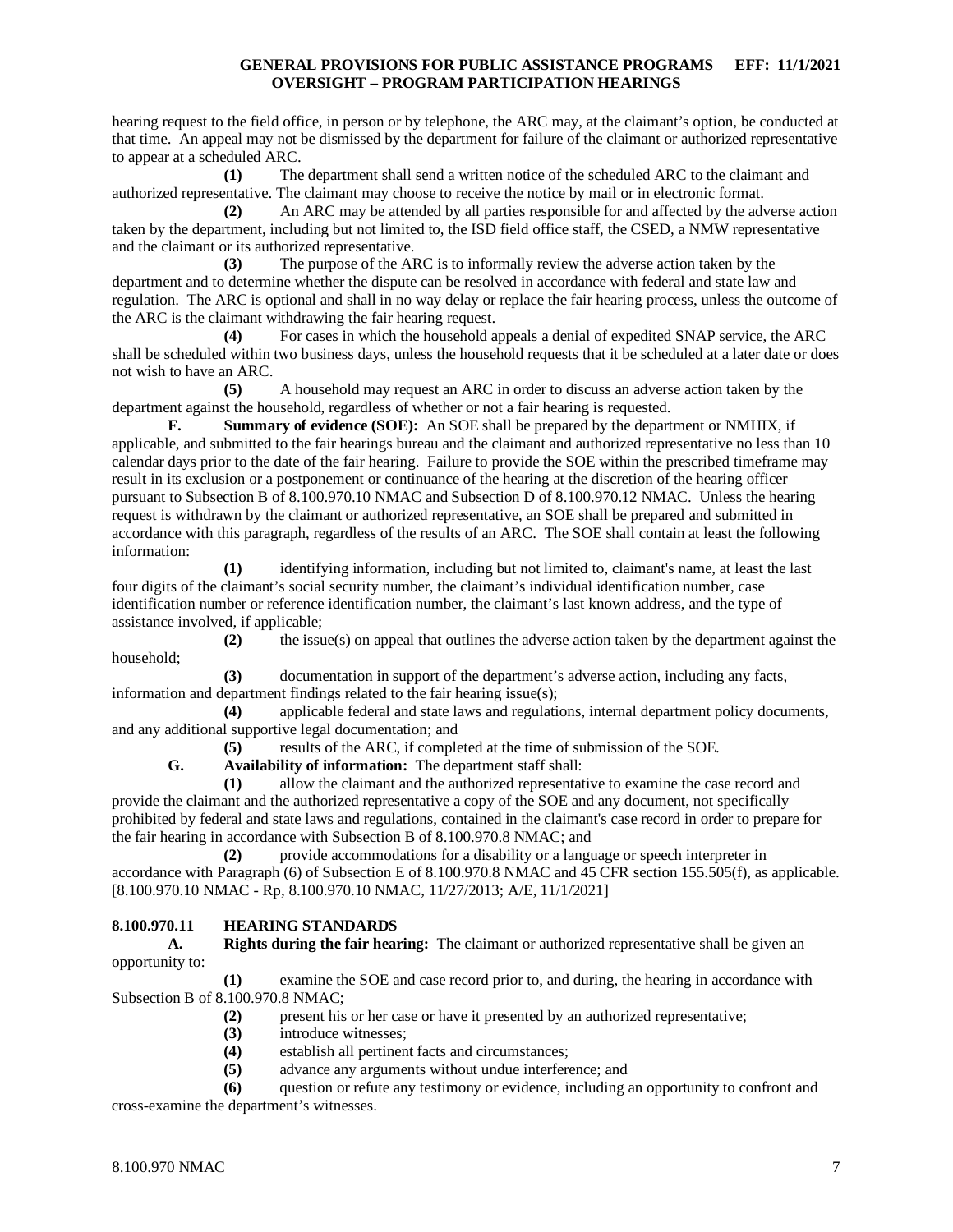**B. Hearing officer:** Fair hearings are conducted by an impartial official who:

**(1)** does not have any personal stake or involvement in the case;

**(2)** was not directly involved in the initial determination of the action which is being

contested;

**(3)** was not the immediate supervisor of the worker who took the action that is being contested and, in hearings involving adverse actions by NMHIX, has not been directly involved in the eligibility determination or any prior appeal decisions in the same matter;

**(4)** may not discuss the merits of any pending fair hearing with anyone outside the fair hearings bureau, unless all parties or their authorized representatives are present.

**C. Disqualification and withdrawal:** If the appointed hearing officer had any involvement with the department action(s) being appealed, including giving advice or consulting on the issue(s) presented, or is related in any relevant degree to the claimant, the claimant's authorized representative, or ISD worker that took the action being appealed, the appointed hearing officer shall be disqualified as the hearing officer for that case. In addition, an appointed hearing officer shall, prior to the date of the fair hearing, withdraw from participation in any proceedings that the hearing officer determines that he cannot afford a fair and impartial hearing or where allegations of bias have arisen and have not been resolved prior to the deadline for a fair hearing decision to be issued pursuant to Paragraph (2) of Subsection B of 8.100.970.9 NMAC.

**D. Authority and duties of the hearing officer:** The authority and duties of the hearing officer are to:

- (1) explain how the fair hearing will be conducted to participants at the start of the hearing;<br>(2) administer oaths and affirmations;
- **(2)** administer oaths and affirmations;
- **(3)** insure that all relevant issues are considered during the fair hearing;

**(4)** request, receive and make part of the fair hearing record all evidence necessary to decide the issues being raised;

**(5)** regulate the content, conduct and the course of the hearing to ensure an orderly hearing; if a claimant, the claimant's authorized representative, any witness or other participant in the fair hearing refuses to cooperate or comply with rulings on the procedures and issues as determined by the hearing officer, or acts in such a manner that an orderly fair hearing is not possible, the hearing officer may take appropriate measures to ensure that order is fully restored so that the claimant's opportunity to fairly present his or her case is safeguarded; such measures shall include, but not be limited to, excluding or otherwise limiting the presentation of irrelevant evidence, or terminating the fair hearing and making the recommendation based on the record that has been made up to the point that the fair hearing was terminated;

**(6)** limit cross-examination that is repetitive or harassing;<br>(7) request, if appropriate, and except in matters involving

**(7)** request, if appropriate, and except in matters involving NMHIX, an independent medical assessment or professional evaluation from a source mutually satisfactory to the claimant and the department; and

**(8)** provide a fair hearing record and report and recommendation for review and final decision by the appropriate division director; and

**(9)** in matters involving adverse action by NMHIX, provide a written final decision.

**E. Appointment of hearing officer:** A hearing officer is appointed by the fair hearings bureau upon receipt of the request for hearing.

**F. Process:** Formal rules of evidence and civil procedure do not apply to the fair hearing process. All relevant evidence is admissible, subject to the hearing officer's authority to limit evidence that is repetitive or unduly cumulative. Evidence that is not available to the claimant may not be presented to the hearing officer or used in making the final fair hearing decision, unless the unavailability of evidence was in accordance with federal and state laws and regulations.<br>(1)

**(1) Confidentiality:** The confidentiality of client records is to be maintained in accordance with federal and state laws and regulations. Confidential information that is protected from release and other documents or records that the claimant will not otherwise have an opportunity to contest or challenge shall not be introduced at the fair hearing or affect the hearing officer's recommendation.

**(2) Administrative notice:** The hearing officer may take administrative notice of any matter for which judges of this state may take judicial notice.

**(3) Privilege:** The rules of privilege apply to the extent that they are requested and recognized in civil actions in New Mexico.

**(4) Medical issues:** In a case involving medical care or a medical condition, the claimant waives confidentiality and both parties shall have the right to examine any medical documents that are admitted into evidence.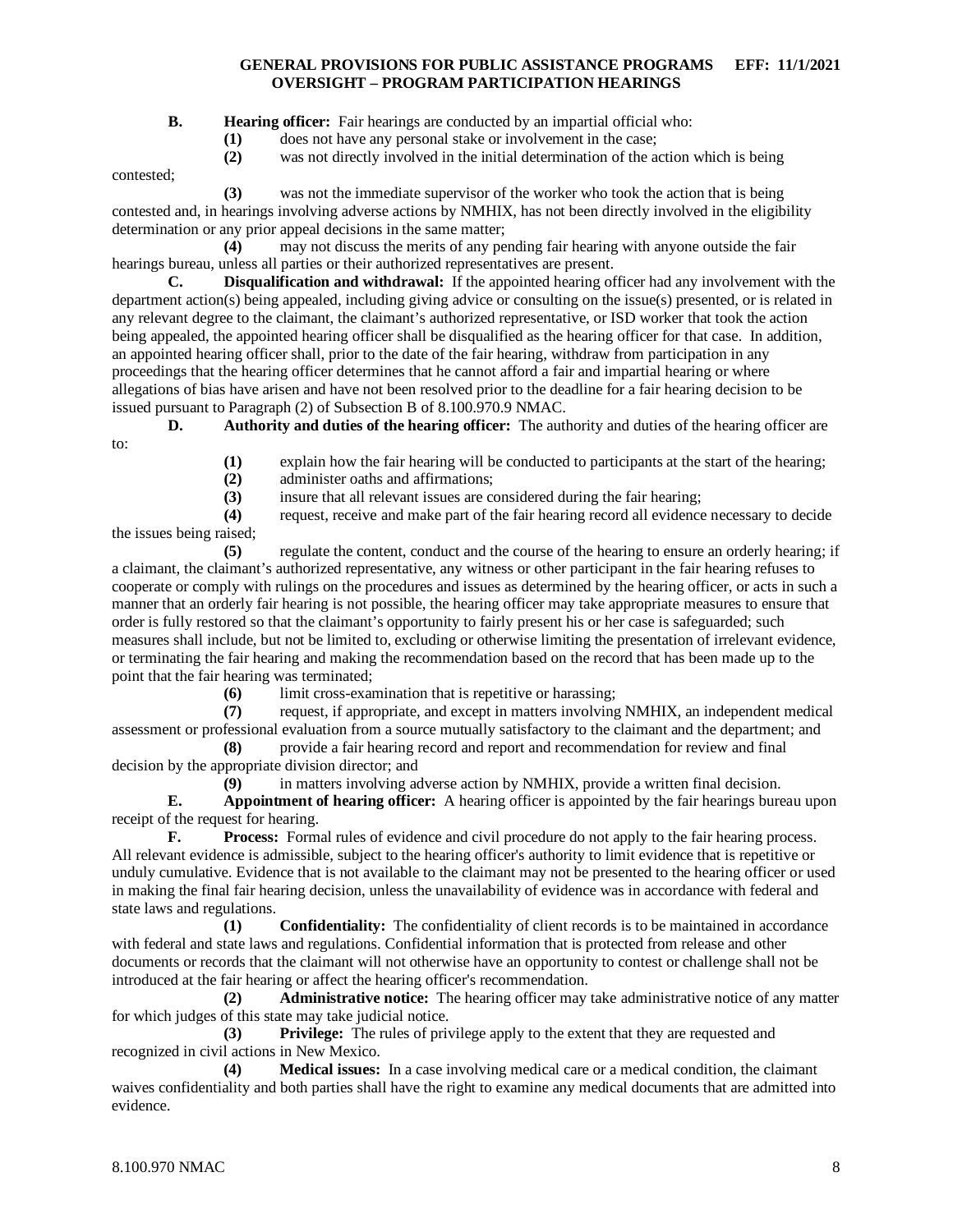**(5)** When the evidence presented at the fair hearing does not adequately address the relevant medical issues, additional medical information may be obtained at the discretion of the hearing officer. The additional medical information may include, but is not limited to, a medical evaluation or analysis obtained at the department's expense, from a source satisfactory to the claimant.

**G. Motions:** Motions shall be decided by the hearing officer without a hearing, unless permitted by the hearing officer upon written request of the department, the claimant or the authorized representative.

**H. Burden of proof:** The department has the burden of proving the basis for its action, proposed action or inaction by a preponderance of the evidence.

**I. Record of the fair hearing:** A record of each fair hearing shall be made by the hearing officer, in accordance with the following.

**(1)** The fair hearing proceedings, including testimony and exhibits, shall be recorded electronically.

**(2)** The hearing officer's electronic recording shall be the official transcript of the fair hearing, and shall be retained by the fair hearings bureau in accordance with all federal and state laws and regulations.

**(3)** The record of the fair hearing includes: the recorded fair hearing, including testimony and exhibits, any pleadings filed in the proceeding, any and all papers and requests filed in the proceeding, the report and recommendation of the hearing officer, except in matters involving NMHIX; and, the final fair hearing decision made by the division director, or the hearing officer in matters involving NMHIX. The fair hearing record will be maintained in the department's secure electronic data management system, but may be made available to the claimant or the authorized representative for copying and inspection at a reasonable time.

**(4)** If a final fair hearing decision is appealed, a written verbatim transcript of the fair hearing shall be prepared by the department and a copy of the transcript shall be provided to the claimant or authorized representative, free of charge.

[8.100.970.11 NMAC - Rp, 8.100.970.11 NMAC, 11/27/2013; A/E, 11/1/2021]

<span id="page-9-0"></span>**8.100.970.12 CONDUCTING THE FAIR HEARING:** A fair hearing is conducted in an orderly manner and in an informal atmosphere. The fair hearing is not open to the public. The fair hearing is conducted by telephone, unless the claimant or the authorized representative makes a special request for the fair hearing to be held in person and the request is justified by special circumstances, as determined by the hearing officer on a case-by-case basis. In cases involving NMHIX, the fair hearings shall also be conducted in accordance with 45 CFR 155.535(c)-(f).

**A. Opening the fair hearing:** The fair hearing is opened by the hearing officer who will explain the telephonic fair hearing procedures to all present at the fair hearing. The hearing officer will then explain his or her role in the proceedings, and that the final fair hearing decision on the issue(s) appealed will be made by the appropriate department division director after review of the hearing officer's report and recommendation, including the fair hearing record. On the record, the individuals present are asked to identify themselves, the order of testimony is explained, the oath is administered to all witnesses who will testify during the hearing, the issue is identified, and all pleadings, papers, and requests, including but not limited to, the SOE and any evidence being presented, will be identified and entered into the record with any objections handled in accordance with applicable federal and state laws and regulations.

**B. Order of testimony:** The order of testimony is as follows:

**(1) Presentation of the department's case:** The department or NMHIX will present its case and the evidence, including testimony and exhibits, in support of the adverse action taken against the household, and:

**(a)** the claimant or authorized representative may cross-examine the department

representative;

**(b)** the hearing officer may ask further clarifying questions; and

**(c)** if the department calls other witnesses, the order of examination of each witness

is as follows:

- **(i)** direct testimony by the witness(es);
- **(ii)** cross-examination by the claimant or the authorized representative; and

**(iii)** examination or further clarifying questions by the hearing officer or, if

requested, follow up questions from the department representative.

**(2) Presentation of the claimant's/appellant's case:** The claimant or the authorized representative will present its case and the evidence, including testimony and exhibits, in support of its position, and: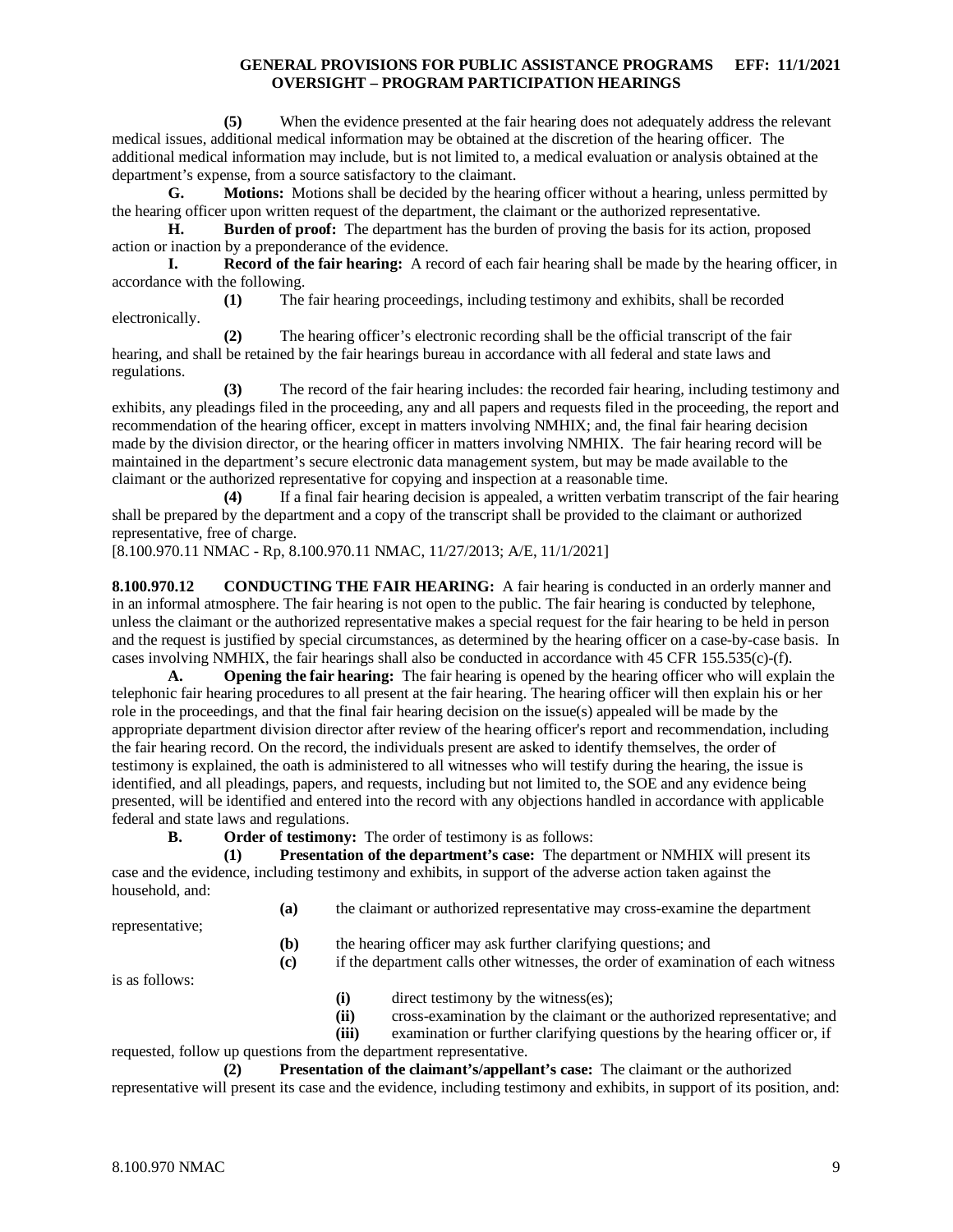**(a)** the department may cross-examine the claimant or the authorized

representative;

- **(b)** the hearing officer may ask further clarifying questions; and,
- **(c)** if the claimant calls other witnesses, the order of examination of each witness is

as follows:

**(i)** direct testimony by the witness(es);

**(ii)** cross-examination by the department representative; and

**(iii)** examination or further clarifying questions by the hearing officer or, if requested, follow up questions from the claimant or the authorized representative.

**(3)** The claimant may offer evidence on the points at issue without undue interference, may request proof or verification of evidence or statements submitted by the department or its witnesses, and may present evidence in rebuttal.

**(4)** The hearing officer may ask the parties to summarize and present closing arguments.

**C. Written closing argument:** If the claimant or the department is represented by legal counsel, the hearing officer may request that the closing argument be submitted in writing to the fair hearings bureau.

**D. Continuance:** The hearing officer may continue the hearing upon the request of either party, or on the hearing officer's own motion, for admission of additional testimony or evidence. A party seeking a continuance in order to obtain additional evidence must make a showing that the evidence was not available at the time of the hearing despite a reasonable attempt having been made to obtain it. The granting of a continuance is at the discretion of the hearing officer is subject to the same limitations set forth in Subsection B of 8.100.970.10 NMAC. The reason(s) for the continuance and if any oral agreements were reached in regards to the continuance shall be stated for the hearing record. The fair hearings bureau shall issue notice of the rescheduling of a continued fair hearing not less than 10 calendar days before the rescheduled date, unless oral agreements are obtained from all parties to reschedule the fair hearing with less notice in an effort to meet the required timeframes.

**E. Additional documentary evidence:** If the hearing officer requests additional documentary evidence based on testimony heard during the fair hearing, the hearing officer may close the fair hearing but keep the record open subject to production of the additional evidence being submitted by a party or parties.

**(1)** The hearing officer shall set a date and time for production of the requested evidence, not to exceed 10 calendar days; the party producing the additional evidence shall submit copies to the hearing officer and each party.

**(2)** Within 10 calendar days of its receipt of the additional evidence, the non-producing party may submit a written response to the hearing officer and each party that will become part of the fair hearing record; or, the hearing officer may continue the hearing until such a date and time that the non-producing party may respond to the additional evidence on the record.

**(3)** The hearing officer shall close the record at the close of business on the 10th calendar day following its receipt of the additional evidence.

**(4)** The hearing officer may only request additional evidence pursuant to this paragraph if it will not result in a violation of the limitations set forth in Subsection B of 8.100.970.10 NMAC.

**F. Re-opening a fair hearing:** The hearing officer, at the hearing officer's discretion, may re-open a fair hearing when the evidentiary record fails to address an issue that is relevant to resolution of a fair hearing request. The fair hearing can only be re-opened if the parties have agreed to an extension of the timeframes in accordance with Paragraph (2) of Subsection B of 8.100.970.9 NMAC and the limitations set forth in Subsection B of 8.100.970.10 NMAC. Written notice of the date, time and place of the re-opened fair hearing is sent to the parties, not less than 10 days before the date of the re-opened hearing, or not less than 15 days in matters involving NMHIX, unless oral agreements are obtained from all parties to reschedule the fair hearing with less notice in an effort to meet the required timeframes.

[8.100.970.12 NMAC - Rp, 8.100.970.12 NMAC, 11/27/2013; A/E, 11/1/2021]

<span id="page-10-0"></span>**8.100.970.13 FAIR HEARING DECISION:** The final fair hearing decision shall be made by the appropriate department division director after review of the fair hearing record and the hearing officer's report and recommendation.

**A. Hearing officer recommendation:** The hearing officer reviews the record of the fair hearing and all appropriate regulations, and evaluates the testimony and evidence admitted during the hearing. The hearing officer submits the complete record of the fair hearing, along with the hearing officer's report and recommendation, in a standard format to the appropriate division director(s) within 15 days of the hearing, or sooner, to ensure the timeframes set forth in Paragraph (2) of Subsection B of 8.100.970.9 NMAC are met.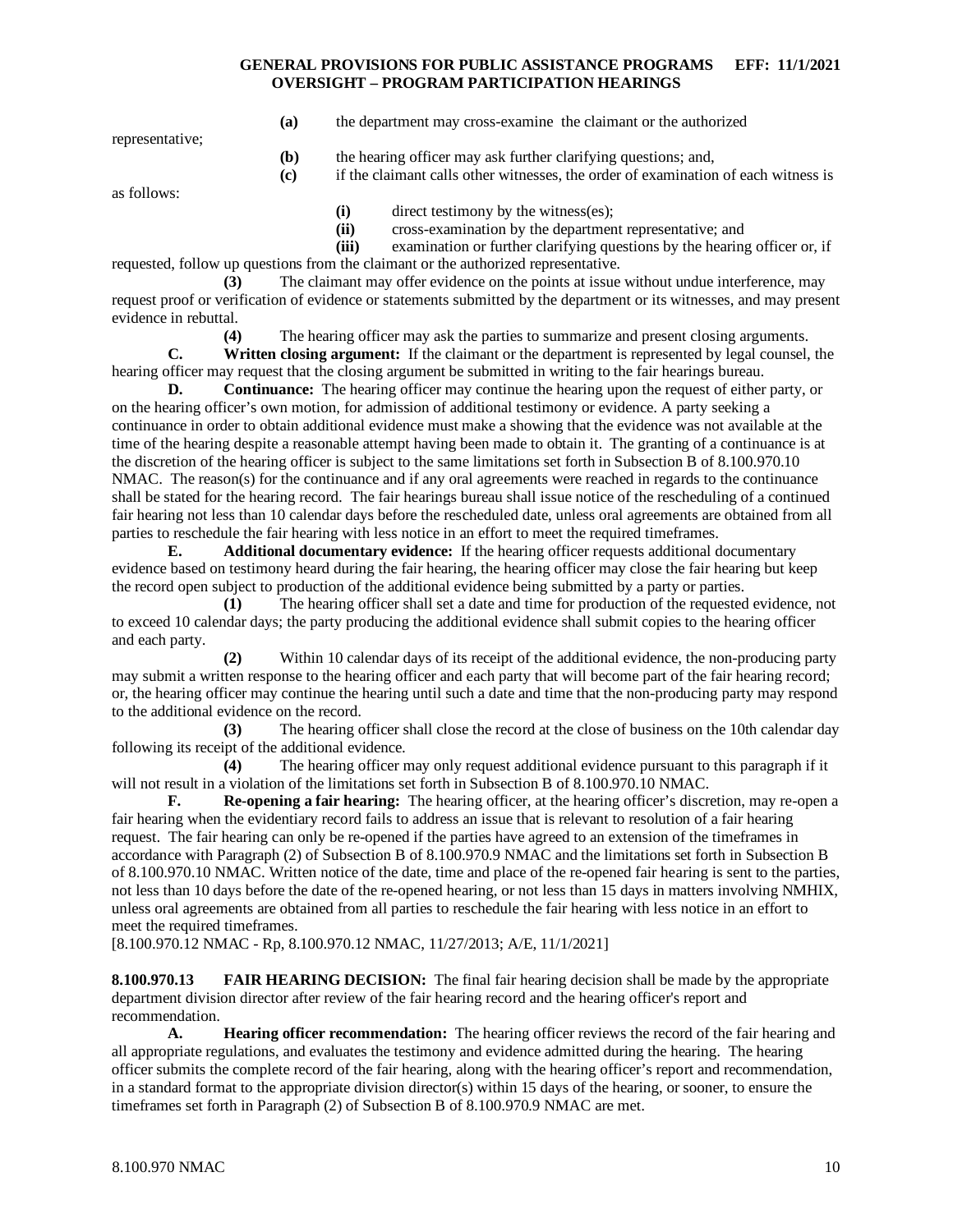**B. Content of recommendation:** The hearing officer specifies the reason(s) for all factual conclusions, identifies the supporting evidence, references the relevant federal and state laws and regulations, along with appropriate department policy and procedural guidance, and responds to the arguments of the parties in a written report and recommendation. The hearing officer shall submit a recommendation:

**(1)** in favor of the claimant when the adverse action taken by the department is not supported by a preponderance of the evidence available as a result of the fair hearing;

**(2)** in favor of the department when the preponderance of the evidence, available as a result of the fair hearing, supports the adverse action taken by the department is in accordance with federal and state laws and regulations; or

**(3)** any other result supported by the fair hearing record.

**C**. **Review of recommendation:** The fair hearing record and report and recommendation are reviewed by the appropriate department division director(s) or designee to ensure conformity with applicable federal and state laws and regulations.

**D. Final decision:** The hearing officer's recommendation may be adopted or rejected, in whole or in part, in a final written decision by the appropriate department division director. The final fair hearing decision shall be based solely on the fair hearing record as defined in Paragraph (3) of Subsection I of 8.100.970.11 NMAC. The final fair hearing decision must summarize the facts of the case, specify the reasons for the decision, and identify the supporting evidence and relevant federal and state laws and regulations. No person who participated in the original action under appeal may participate in arriving at the final fair hearing decision. The final fair hearing decision becomes part of the fair hearing record.

**E. Notice to claimant:** The claimant, the authorized representative and the department shall be notified in writing of the final fair hearing decision and its effect on the benefits. If a claimant has an authorized representative, the authorized representative is mailed a copy of the final fair hearing decision. When a final fair hearing decision is adverse to the claimant, the decision shall include:

**(1)** a statement that the claimant has exhausted all administrative remedies available;

**(2)** the claimant's right to pursue judicial review of the final fair hearing decision; and

**(3)** information on how to file an appeal of the final fair hearing decision, the timeframe for filing an appeal and where the appeal may be filed.

**F. Fair hearing decisions involving adverse actions by NMHIX:** The provisions of Subsections A through E of 8.100.970.13 NMAC do not apply to fair hearings involving adverse actions by NMHIX. For hearings involving adverse actions by NMHIX, there shall be no recommendation by the hearing officer. The hearing officer shall instead issue a written final fair hearing decision, which shall become part of the fair hearing record, and which shall:

**(1)** be based exclusively on:

**(a)** the information used to determine the appellant's eligibility as well as any additional relevant evidence presented during the course of the appeals process, including at the hearing; and

**(b)** the eligibility requirements under Subpart D or G of 45 CFR Part 155, as

applicable.

**(2)** state the decision, including a plain language description of the effect of the decision on the appellant's eligibility;

(3) summarize the facts relevant to the appeal;<br>(4) identify the legal basis, including the regularity

- **(4)** identify the legal basis, including the regulations that support the decision;
- state the effective date of the decision;
- **(6)** provide an explanation of the appellant's right to pursue the appeal before the HHS

appeals entity, including the applicable timeframe, if the appellant remains dissatisfied with the eligibility determination; and

**(7)** indicate that the decision of the fair hearing officer is final, unless the appellant pursues a second-tier appeal before the United States department of health and human services. [8.100.970.13 NMAC - Rp, 8.100.970.13 NMAC, 11/27/2013; A/E, 11/1/2021]

<span id="page-11-0"></span>**8.100.970.14 IMPLEMENTATION OF DECISION:** Unless stayed by court order, the department's final fair hearing decision is binding on all issues that have been the subject of the fair hearing as to that claimant. The local county office is responsible for assuring that decisions are implemented within the timeframes specified below. The final fair hearing decision serves as advanced notice for changes in benefits or services.

**A. Decision favorable to the department:** If assistance or benefits have been continued pending the outcome of the fair hearing and the decision is favorable to the department, the department shall take immediate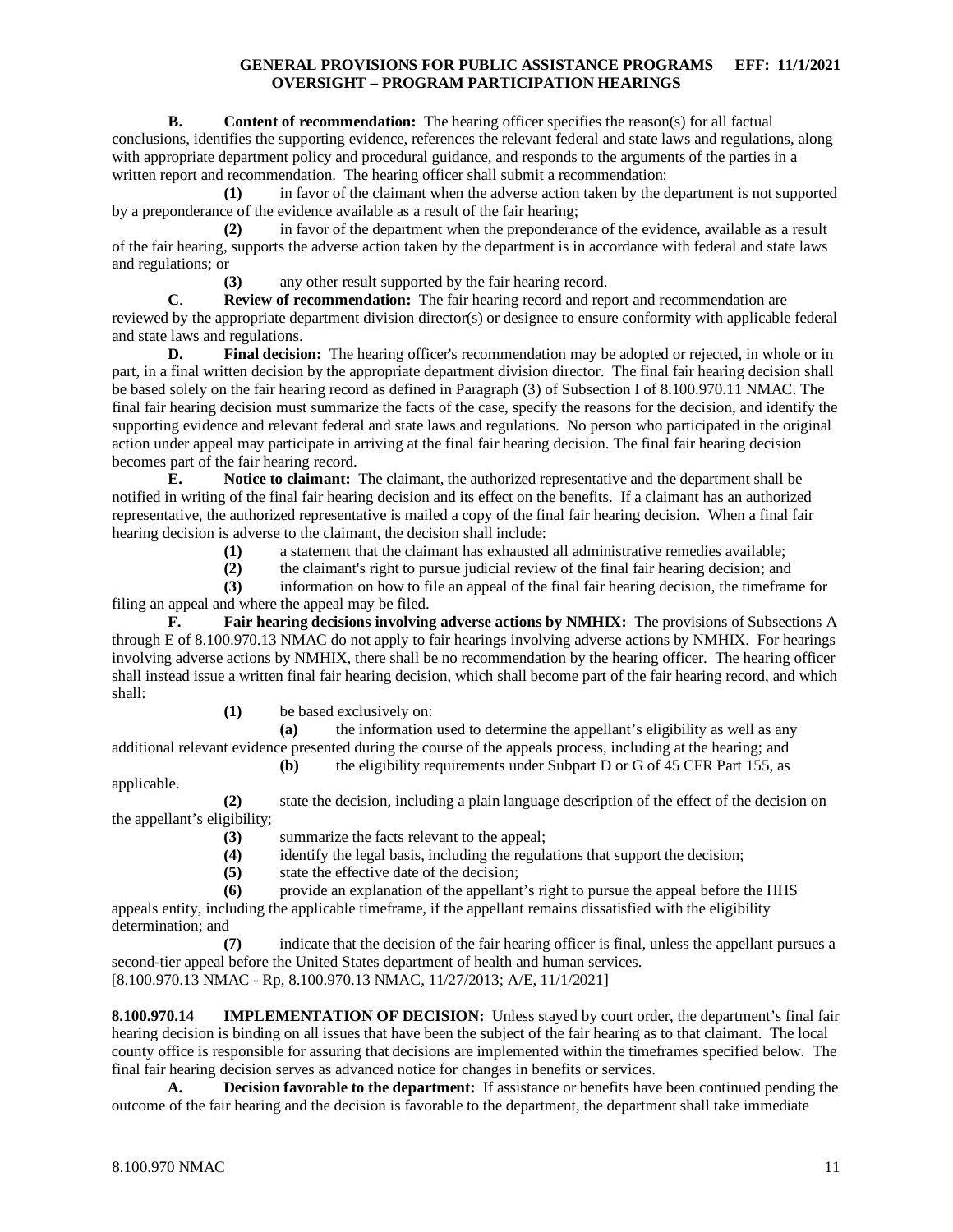action to adjust the payment and submit a claim for the excess benefit amount(s) paid pending the outcome of the fair hearing.

#### **B. Decision favorable to the claimant:**

whichever is earlier; or

**(1) Cash assistance programs:** When a fair hearing decision is favorable to the claimant, the department authorizes corrective payment. For incorrectly denied cases, corrected benefits are issued retroactively in the following manner:

**(a)** to the date of adverse action or to the 30th day from the application date,

**(b)** to the first day of the month that the case is actually eligible for benefits;

**(c)** for ongoing cases, the corrected cash assistance payments are retroactive to the first day of the month that the incorrect action became effective.

**(2) SNAP:** Decisions that result in an increased benefit shall be reflected in the claimant's next authorized allotment. The final fair hearing decision serves as verification for increased benefits.

**(3) Medical assistance programs:** When a fair hearing decision is favorable to the claimant and a case was incorrectly denied, corrected benefits are issued retroactively in the following manner:

**(a)** to the date of adverse action or to the [thirtieth (30th)] 30th day from the application date, whichever is earlier; or

**(b)** to the first day of the month that the case is actually eligible for benefits;

**(c)** for ongoing cases, the corrected benefit is retroactive to the first day of the month that the incorrect action became effective;

**(d)** fair hearings for medical assistance programs involving the termination, modification, reduction or suspension of services are governed by applicable federal and state law and regulations, including 8.352 NMAC, et seq.<br> **C.** Implementat

**C. Implementation of decisions related to NMHIX:** Unless stated by court order, the department's final fair hearing decision is binding on all issues that have been the subject of the fair hearings as to that claimant. NMHIX, upon receiving notice of the final fair hearing decision, must promptly:

**(1)** Implement the decision effective:

**(a)** Prospectively, on the first day of the month following the date of the notice of appeal decision, or consistent with 45 CFR section  $155.330(f)(2)$ ,  $(3)$ ,  $(4)$ , or  $(5)$ , if applicable; or

**(b)** Retroactively, to the coverage effective date the appellant did receive or would have received if the appellant had enrolled in coverage under incorrect eligibility determination that is the subject of the appeal, at the option of the appellant.

**(2)** Redetermine the eligibility or household members who have not appealed their own eligibility determinations but whose eligibility may be affected by the appeal decision, in accordance with the standards specified in 45 CFR section 155.305.

[8.100.970.14 NMAC - Rp, 8.100.970.14 NMAC, 11/27/2013; A/E, 11/1/2021]

#### <span id="page-12-0"></span>**8.100.970.15 JUDICIAL REVIEW**

**A. Right of appeal:** If a final fair hearing decision upholds the department's or NMHIX's original action, the claimant has the right to pursue judicial review of the final fair hearing decision and is notified of that right in the department's final fair hearing decision. In matters involving NMHIX, the claimant may submit a second-tier appeal to the United States department of health and human services and is notified of that right in the department's final fair hearing decision.

#### **B. Timeliness:**

**(1) SNAP, LIHEAP, general assistance (GA), and medical assistance programs:** Unless otherwise provided by law, within 30 days of the issuance of the department's final fair hearing decision, the claimant may appeal the final fair hearing decision by filing a notice of appeal with the appropriate district court pursuant to the provisions of Section 39-3-1.1 NMSA 1978.

**(2) NMW:** Unless otherwise provided by law, within 30 days of the issuance of the department's final fair hearing decision, the claimant may appeal the final fair hearing decision by filing a notice of appeal with the court of appeals pursuant to the provisions of Section 27-2B-13 NMSA 1978.

#### **C. Jurisdiction and standard of review:**

**(1)** The district court's jurisdiction is defined by statute at Section 27-3-3 NMSA 1978 and Section 39-3-1.1 NMSA 1978. The court of appeals jurisdiction is defined by statute at Section 27-2B-13 NMSA 1978.